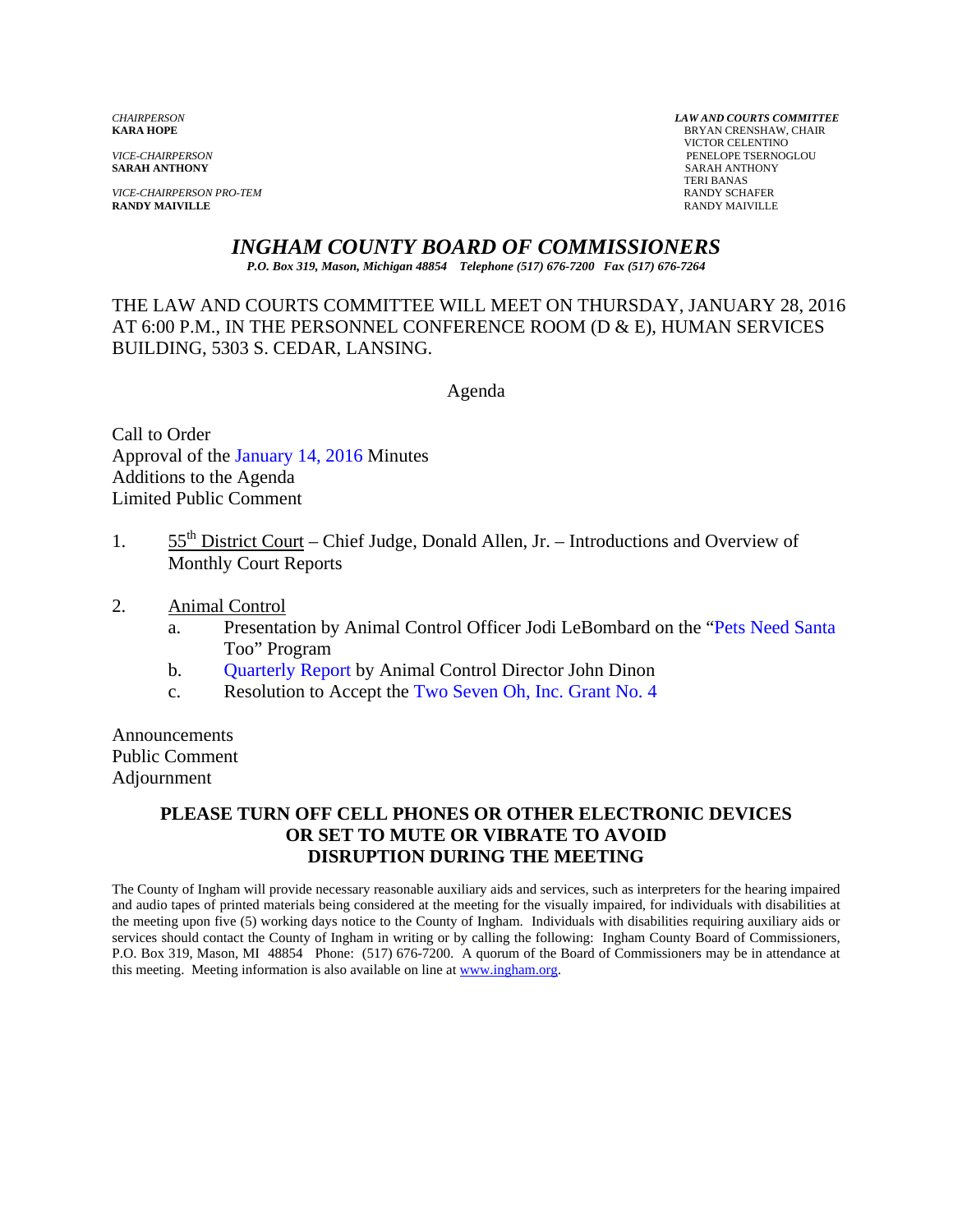#### LAW & COURTS COMMITTEE January 14, 2016 **Minutes**

<span id="page-1-0"></span>

| <b>Members Present:</b> | Crenshaw, Celentino, Anthony, Banas, and Maiville  |
|-------------------------|----------------------------------------------------|
| <b>Members Absent:</b>  | <b>T</b> sernoglou and Schafer                     |
| <b>Others Present:</b>  | John Neilsen, John Dinon, Henry Rojas, and Others. |

The meeting was called to order by Chairperson Crenshaw at 6:00 p.m. in Personnel Conference Room "D & E" of the Human Services Building, 5303 S. Cedar Street, Lansing, Michigan.

Approval of the December 3, 2015 Minutes

MOVED BY COMM. CELENTINO, SUPPORTED BY COMM. BANAS, TO APPROVE THE MINUTES OF THE DECEMBER 3, 2015 LAW & COURTS COMMITTEE MEETING.

THE MOTION CARRIED UNANIMOUSLY. Absent: Commissioners Tsernoglou and Schafer.

### Additions to the Agenda

Update from the Controller's Office regarding the Community Mental Health's Psychiatric Service program, and the study about the Ingham County Sheriff's Office, Lansing Police Department and the District Courts.

## Limited Public Comment

None.

MOVED BY COMM. MAIVILLE, SUPPORTED BY COMM. CELENTINO, TO APPROVE A CONSENT AGENDA CONSISTING OF THE FOLLOWING ACTION ITEMS:

- 2. Circuit Court Resolution Authorizing a Five-Year Software Subscription and Service Agreement with Courthouse Technologies, LTD for a County-Wide Juror Management System and Software Support
- 3. Circuit Court/Friend of the Court Resolution Authorizing the Disposal of Oasis Center Computer and Security Monitoring Equipment to End Violent Encounters (EVE)
- 4. Community Corrections Advisory Board (CCAB) Resolution Authorizing the Community Corrections Advisory Board (CCAB) to Continue a Contract for Staff Consultant Services for FY2016

THE MOTION CARRIED UNANIMOUSLY. Absent: Commissioners Tsernoglou and Schafer.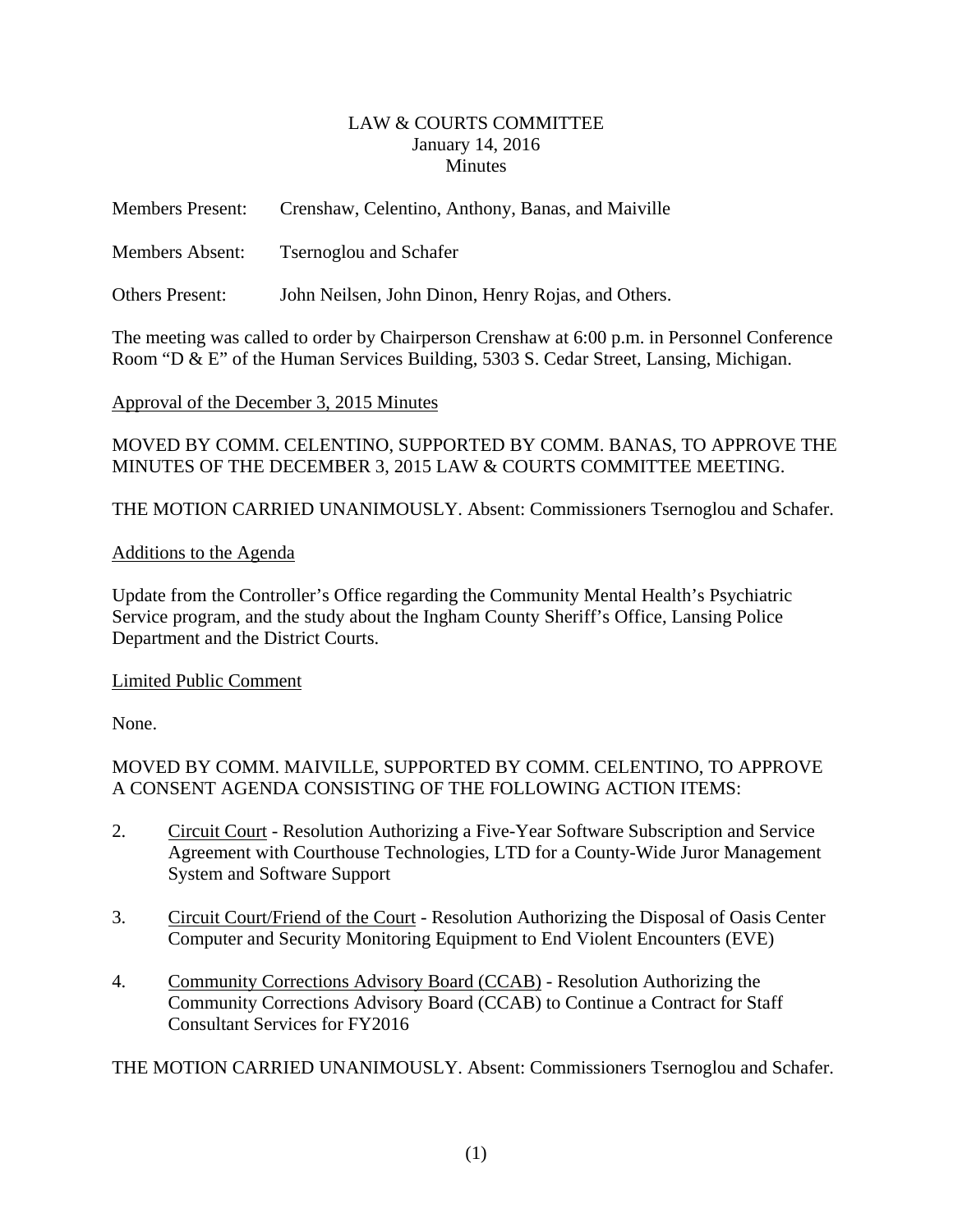THE MOTION TO APPROVE THE ITEMS ON THE CONSENT AGENDA CARRIED UNANIMOUSLY. Absent: Commissioners Tsernoglou and Schafer.

1. Board of Commissioners - Resolution to Continue the Animal Control Shelter Advisory Board and Reaffirming Responsibilities and Composition

MOVED BY COMM. ANTHONY, SUPPORTED BY COMM. CELENTINO, TO APPROVE THE RESOLUTION TO CONTINUE THE ANIMAL CONTROL SHELTER ADVISORY BOARD AND REAFFIRMING RESPONSIBILITIES AND COMPOSITION.

Commissioner Maiville asked if issues regarding the role of the Animal Control Advisory board were resolved.

John Neilsen, Chief Deputy, answered that the resolution was a compilation of passed resolutions to fit the Board's intent. He suggested that if the Board did not agree with the requirements for the Advisory Board, the resolution could be amended.

Commissioner Banas stated that she would be willing to serve on the Advisory Committee.

John Dinon, Animal Control Director, provided his own list of slot requirements.

Commissioner Anthony suggested including language regarding diverse geographical representation.

Commissioner Maiville stated that, per Commissioner Anthony's suggestion, the language should encourage diverse geographical representation, but not require it.

Commissioner Anthony asked if it was typical for the director to serve on the advisory board.

Mr. Neilsen answered that they were typically *ex officio*.

Commissioner Celentino stated that he did not want to pigeon hole the Board by forcing a Commissioner from a particular committee to serve on the Advisory Board. He further stated that he would support a designee or director as an *ex officio* member and that he would like more discussion about requiring a Commissioner serving on the Advisory Committee to volunteer for 30 hours a year.

Commissioner Banas stated that she saw the Advisory Board slots as people offering particular points of view. She further stated it was important to have volunteers involved on the Advisory Board because their points of view were about what it was like at the shelter.

There was a discussion regarding the 30 hour volunteer requirement.

Mr. Dinon stated that since he had arrived at the job, nobody from the advisory board had appeared at the shelter.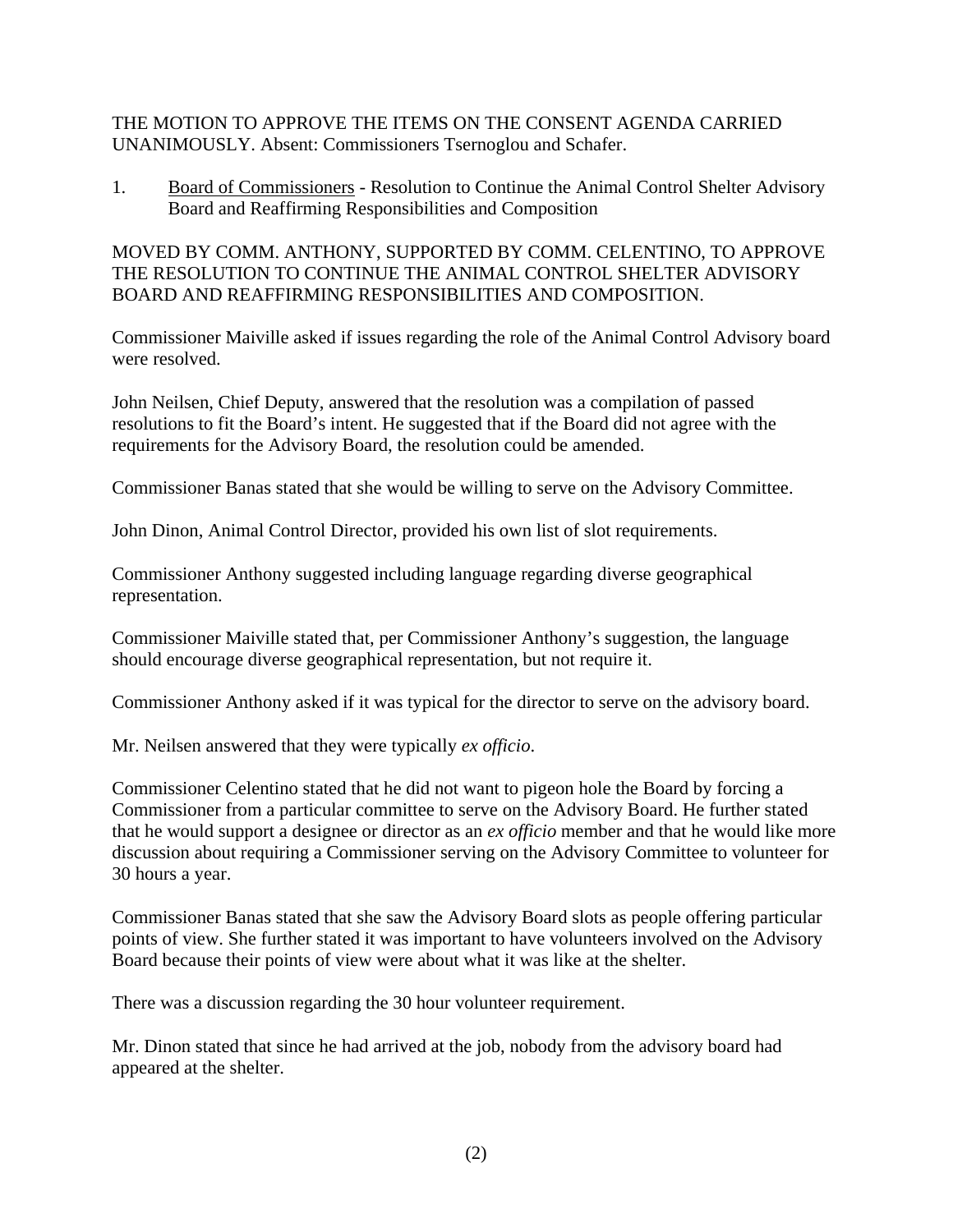Mr. Neilsen asked what kind of volunteer opportunities volunteers would have at the shelter.

Mr. Dinon answered that the animals needed to be cared for seven days a week and on-site adoption events were held on the weekends

Mr. Neilsen suggested adding into the resolution a statement that encouraged Advisory Board members to volunteer.

Commissioner Anthony stated that she would be in favor of the director being an *ex officio* member. She asked Mr. Dinon what the requirements for being a volunteer were.

Mr. Dinon answered that active volunteers take an orientation, and sign up, and volunteer at least forty hours throughout the year.

Commissioner Anthony stated that she was conflicted about some of the slot requirements on the advisory board. She suggested including language that suggested how the Advisory Board slots be filled instead of having requirements.

There was a discussion regarding the amending of requirements for Advisory Board slots.

COMM. CELENTINO, SUPPORTED BY COMM. ANTHONY, MOVED TO AMEND THE RESOLUTION AS FOLLOWS:

BE IT FURTHER RESOLVED, that this Advisory Board will consist of eight members, as follows:

Two (2) members of the Board of Commissioners, with one (1) seat designated for **preference given to** a member of the Law & Courts Committee and the remaining six (6) members shall **may** include representation from:

- Academic Animal Research
- Rescue Organizations or th**e** Humane Society
- Shelter Volunteers
- Department of Agriculture
- Professional Veterinarians

Mr. Neilsen suggested changing the number of members on the board to nine, as to accommodate the Director's *ex officio* position.

Mr. Dinon specified his suggestions in regards to Commissioner Celentino's movement.

Commissioner Anthony stated that she wanted to include numbers three, four, five, and six from Mr. Dinon's list on the resolution.

There was a discussion regarding additional changes to the slot requirements.

Chairperson Crenshaw reviewed the list of changes to the slots: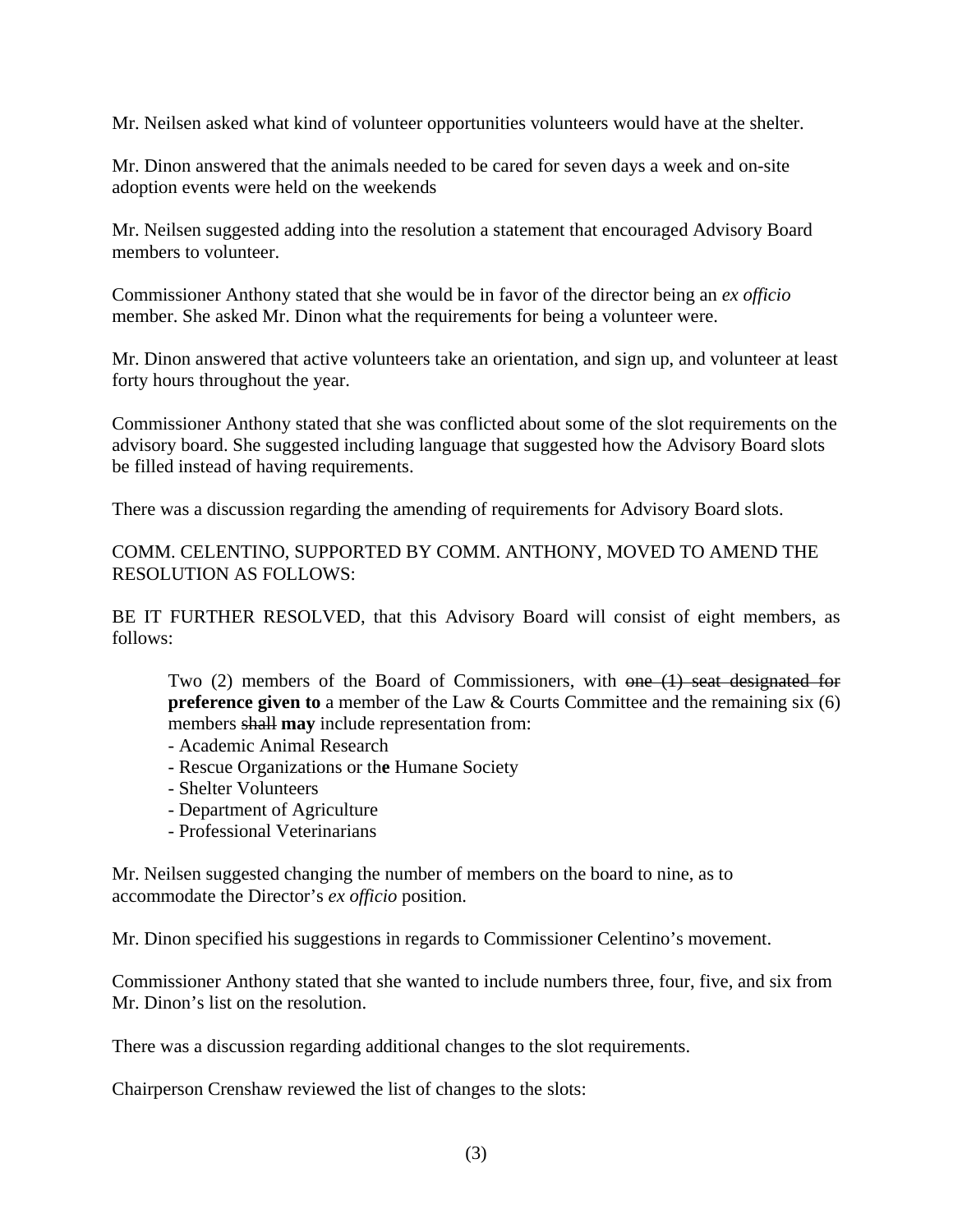- Two slots for members of the Board of Commissioners with preference given to a member of the Law and Courts Committee
- One practicing veterinarian in Ingham County
- One representative nominated by the Capital Area Humane Society or a rescue approved to receive animals by ICAC
- Local law enforcement or Department of Agriculture
- One volunteer
- Two members of the general public

There was a discussion regarding the slot for Department of Agriculture or Local Law Enforcement.

Chairperson Crenshaw stated that the ninth member would be the director as *ex officio*.

There was a discussion regarding the thirty hour volunteering requirement.

Chairperson Crenshaw provided the following amendment:

BE IT FURTHER RESOLVED, that the task and responsibilities of the Advisory Board will remain as follows:

- Consider concerns about the shelter policies and operations as referred to them by the Law & Courts Committee and Animal Control Director.
- Work with the public, rescue organizations, and Board of Commissioners to recommend ways that will make the shelter more efficient, user-friendly, and promote adoptions.
- Develop ways to promote adoption of animals at the shelter.
- Seek funds from outside agencies, including grants, for the improvement of the Shelter.
- Develop recommendations to the Board of Commissioners regarding the Ingham County Animal Control's mission, and services for which there is a need.
- Research and review successful programs which could serve as models for improvements in our County, and invite participation at its meetings of other persons with useful expertise and experience.
- Regularly review the operations of the Ingham County Animal Control and make suggestions to the Law & Courts Committee for changes as needed.
- Continue efforts to increase and encourage participation by volunteers at the shelter.
- **In addition, we would request that member's training and orientation include a tour of the ICAC with the ICAC Director and encourage to volunteer.**

This was considered a friendly amendment.

THE MOTION TO AMEND THE RESOLUTION CARRIED UNANIMOSULY. Absent: Commissioners Tsernoglou and Schafer.

THE MOTION, AS AMENDED, CARRIED UNANIMOUSLY. Absent: Commissioners Tsernoglou and Schafer.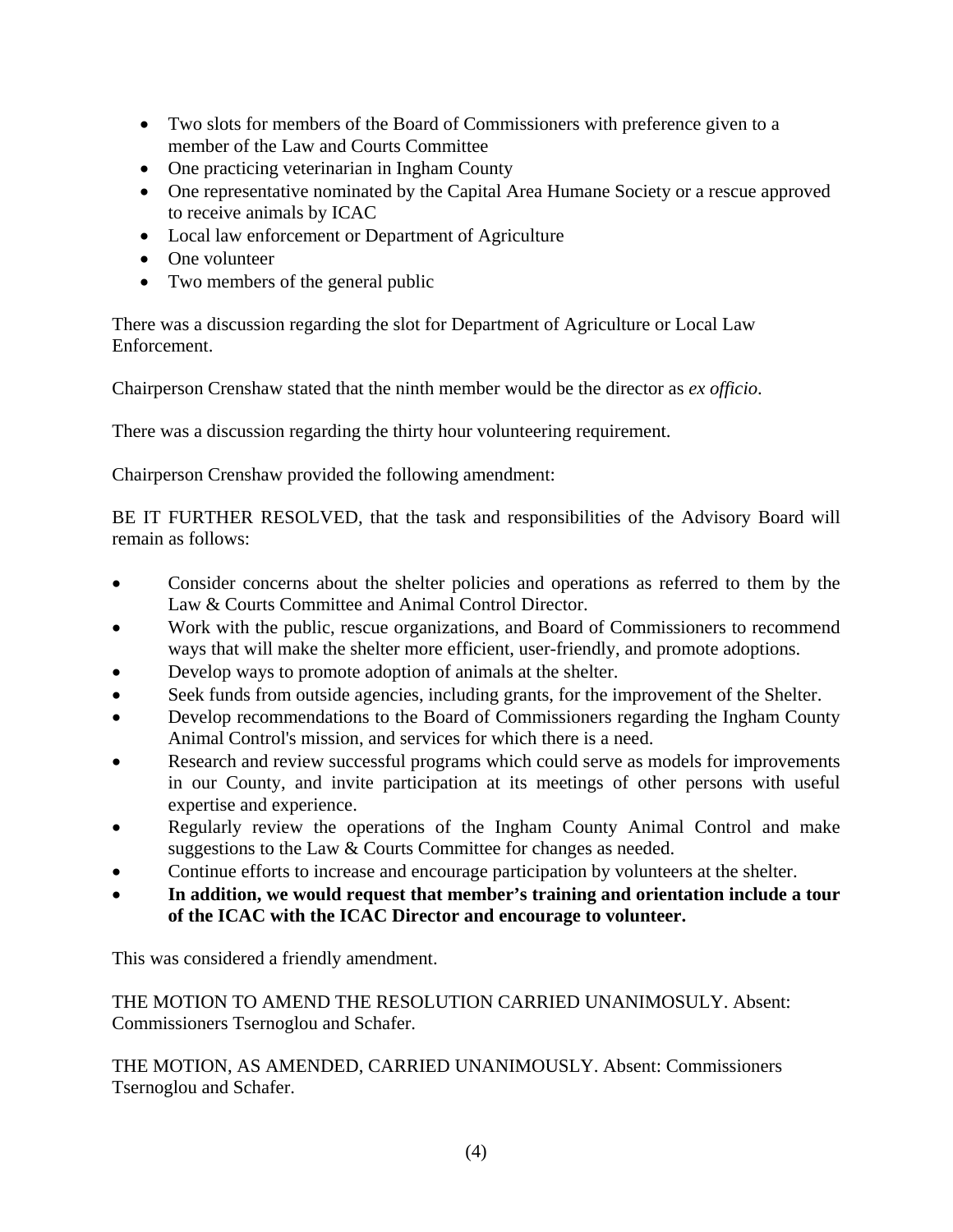Mr. Neilsen proved an updated about Community Mental Health adding psychiatric services.

There was a discussion regarding the CATS program.

Commissioner Anthony suggested including some sort of data about the investment, as to not mislead the public.

Mr. Neilsen provided an update about moving the Ingham County Jail.

There was a discussion regarding where the inmates would go and the involvement of the City of Lansing.

Commissioner Banas asked if Mason was the best place for Animal Control.

Mr. Neilsen answered that Mr. Dinon was looking at other sites for the Animal Control Building.

There was a discussion regarding the differences between Ingham County Animal Control and the Capital Area Humane Society.

Announcements

None.

Public Comment

None.

Adjournment

The meeting was adjourned at 7:05 p.m.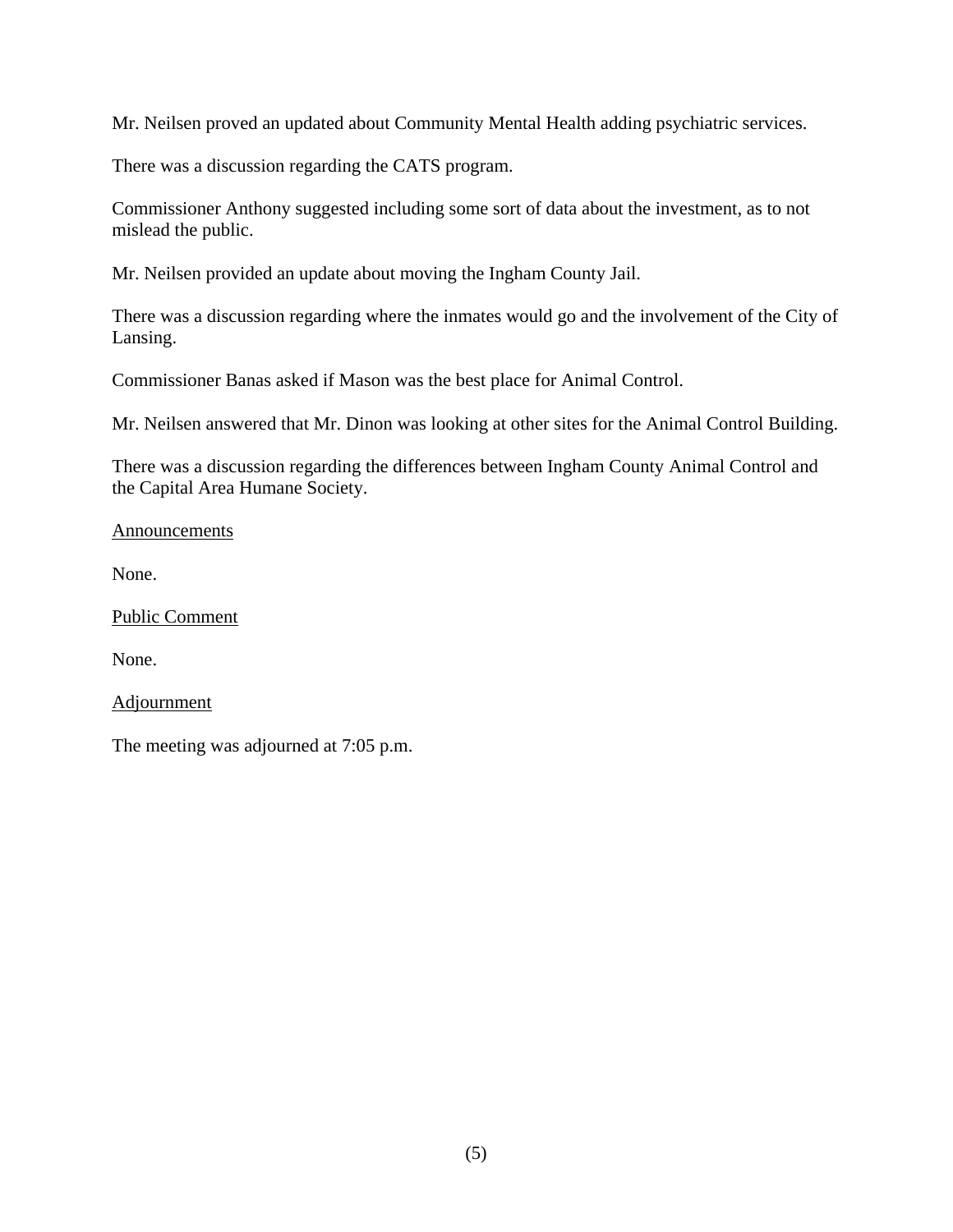## **JANUARY 28, 2016 LAW & COURTS AGENDA STAFF REVIEW SUMMARY**

### **RESOLUTION ACTION ITEMS AND PRESENTATIONS:**

*1. 55th District Court - Chief Judge, Donald Allen, Jr. – Introductions and Overview of Monthly Court Reports* 

This presentation by the Chief Judge will cover information about Court statistics and activities as contained in their monthly reports. (to be handed out at the meeting)

*2a. Animal Control - Presentation by Animal Control Officer Jodi LeBombard on the "Pets Need Santa Too" program* 

This presentation by Animal Control Officer Jodi LeBombard will focus on a new initiative started during the holiday season.

*2b. Animal Control - Quarterly Report by Animal Control Director John Dinon* 

This quarterly report by the Director will cover statistics at the shelter and significant activities during the last quarter of 2015.

## **The Chief Deputy Controller is recommending approval of the following resolution:**

*2c. Animal Control - Resolution to Accept the Two Seven Oh, Inc. Grant No. 4* 

This resolution will authorize the fourth grant over the last several years from the Two Seven Oh, Inc. organization. Grant #4 is a continuation for the SP2 program which focuses on advancing the Senior Pets for Senior People (SP2) program. Specifically, Grant #4 will provide funds (\$3,144) to have outside laboratories analyze blood samples from potentially adoptable dogs and cats. These diagnostic services should increase the number of senior animals put up for adoption and improve the information about the animals provided to adopters. (see attached memo for details)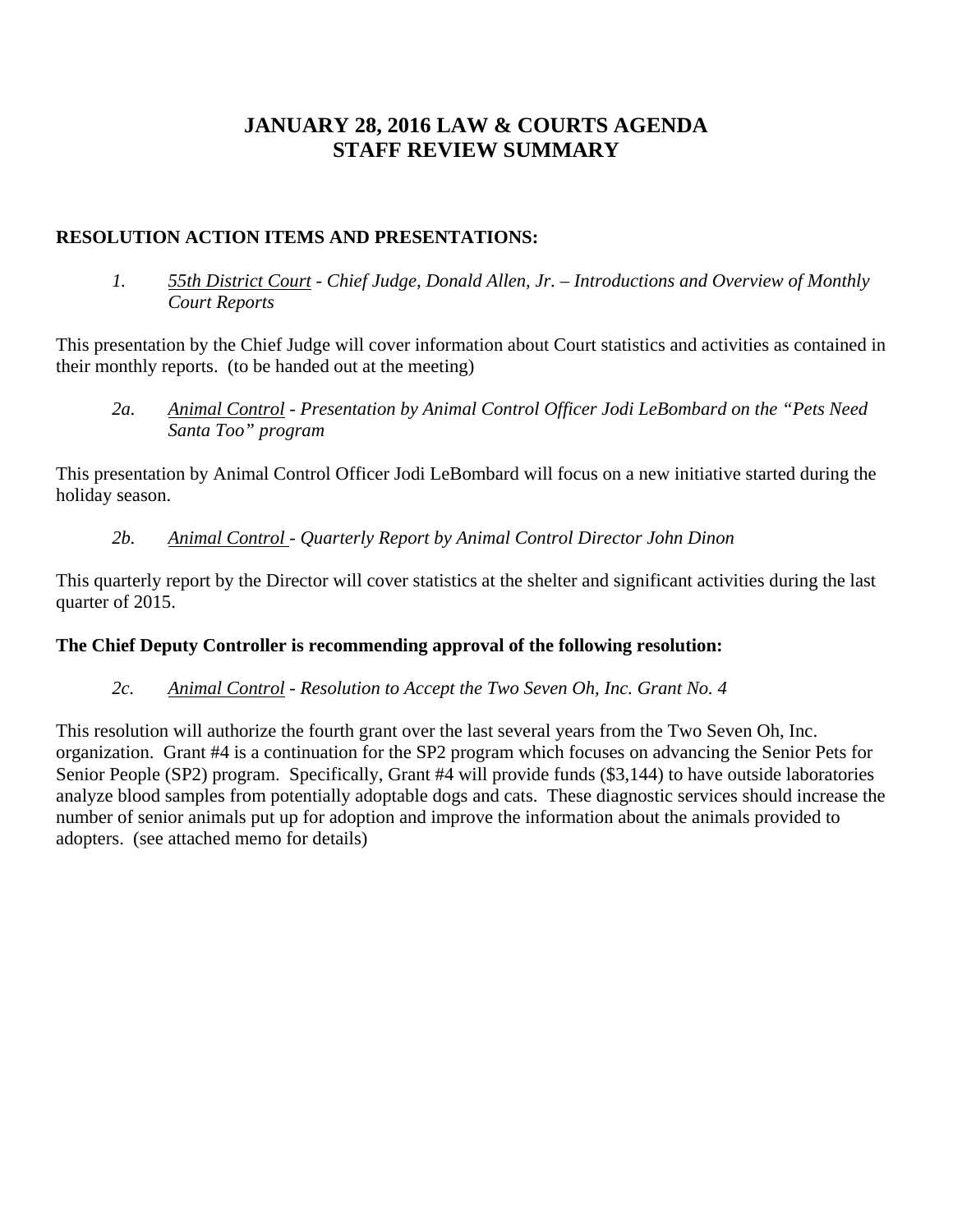# <span id="page-7-0"></span>**Ingham County Animal Control "Pets Need Santa Too"!**

Christmas time can often put a strain on our finances. Purchasing presents for our children and family can often leave us unable to provide our pets with certain items they may need or want. This Christmas Eve, Ingham County Animal Control will be helping a number of residents who are unable to afford items for their pets. An animal control officer will be delivering the gifts Christmas Eve. The officer will knock on the door and try to personally deliver your pet's gift. If you are not home, the gift will be left on your front porch or in a location you specify. If you are interested in applying your pet to be a recipient of a gift, please fill out the following form and drop it in the mail in the included return envelope.

#### **Below is a list of the expected items Ingham County will** have to pass out to the pets:

- · Pet Food
- · Collars
- Identification tags (Please specify the information you would want engraved on the tag)
- Dog house
- Straw for dog houses  $\sim$
- Toys  $\bullet$
- Treats
- Chew bones
- · Leashes
- · Pet beds
- Free Spay/neuter certificates
- · Dog tie outs
- Flea and tick preventative (in order to receive this you MUST provide your pets weight and specify if it's for a dog or cat)
- Other special requests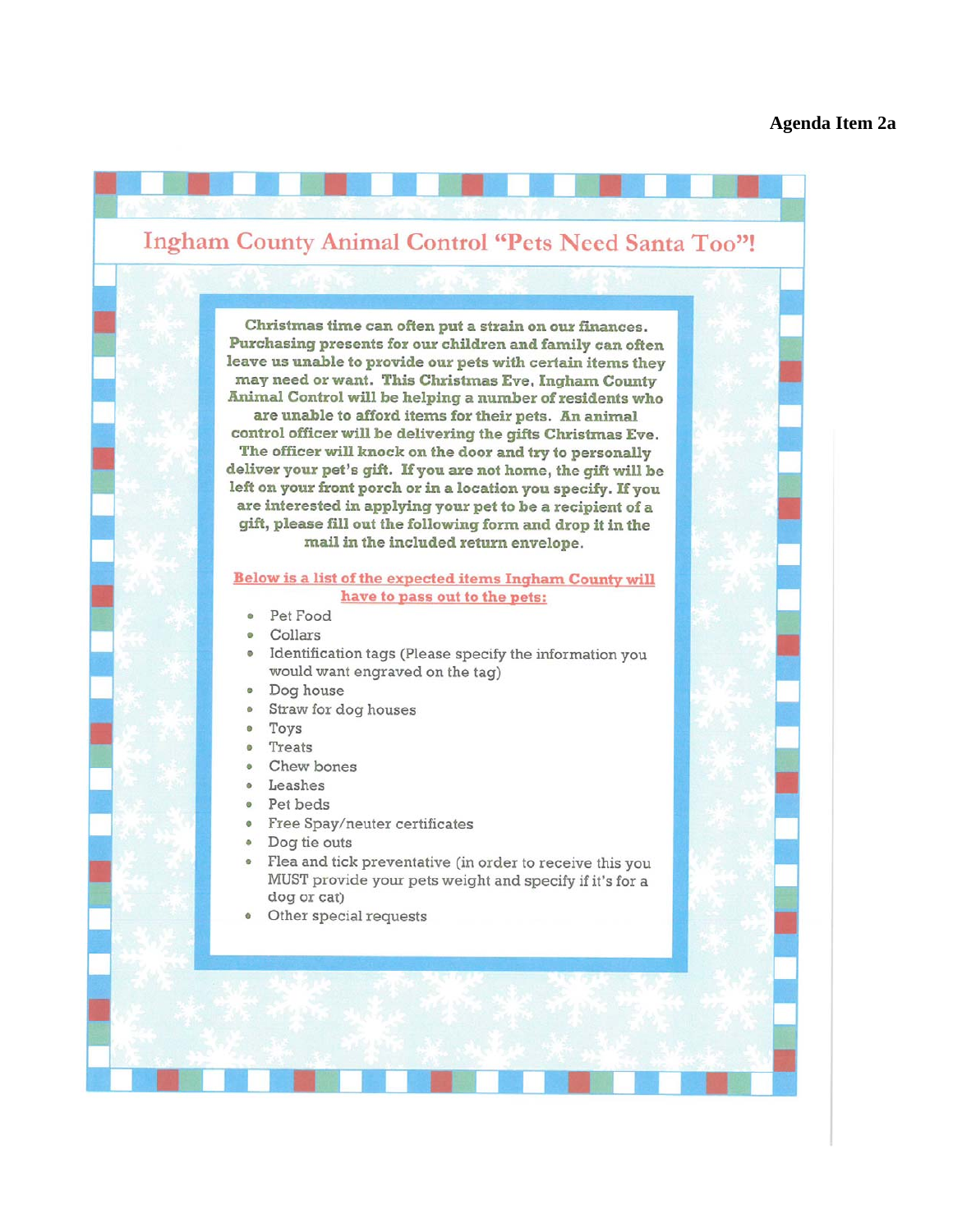## **APPLICATION TO RECEIVE GIFTS:**

Please fill out the following form and mail it back to Officer LeBombard as soon as possible.





(Please make sure this is the address of where you will be expected to be living on Christmas) Phone #

Alternative phone # (This could be a friend or relatives number)

I have Cats and their names are  $\ddot{\phantom{1}}$ 

Please, in detail, write a summary of what you are hoping to get for your pets. If there is an item you could use that is not listed above, don't hesitate to include it. You never know, Santa might be able to find it for your pet!



If you have any questions, feel free to contact Officer Jodi LeBombard at 517-676-8370 X 1 **HAVE A MERRY CHRISTMAS!**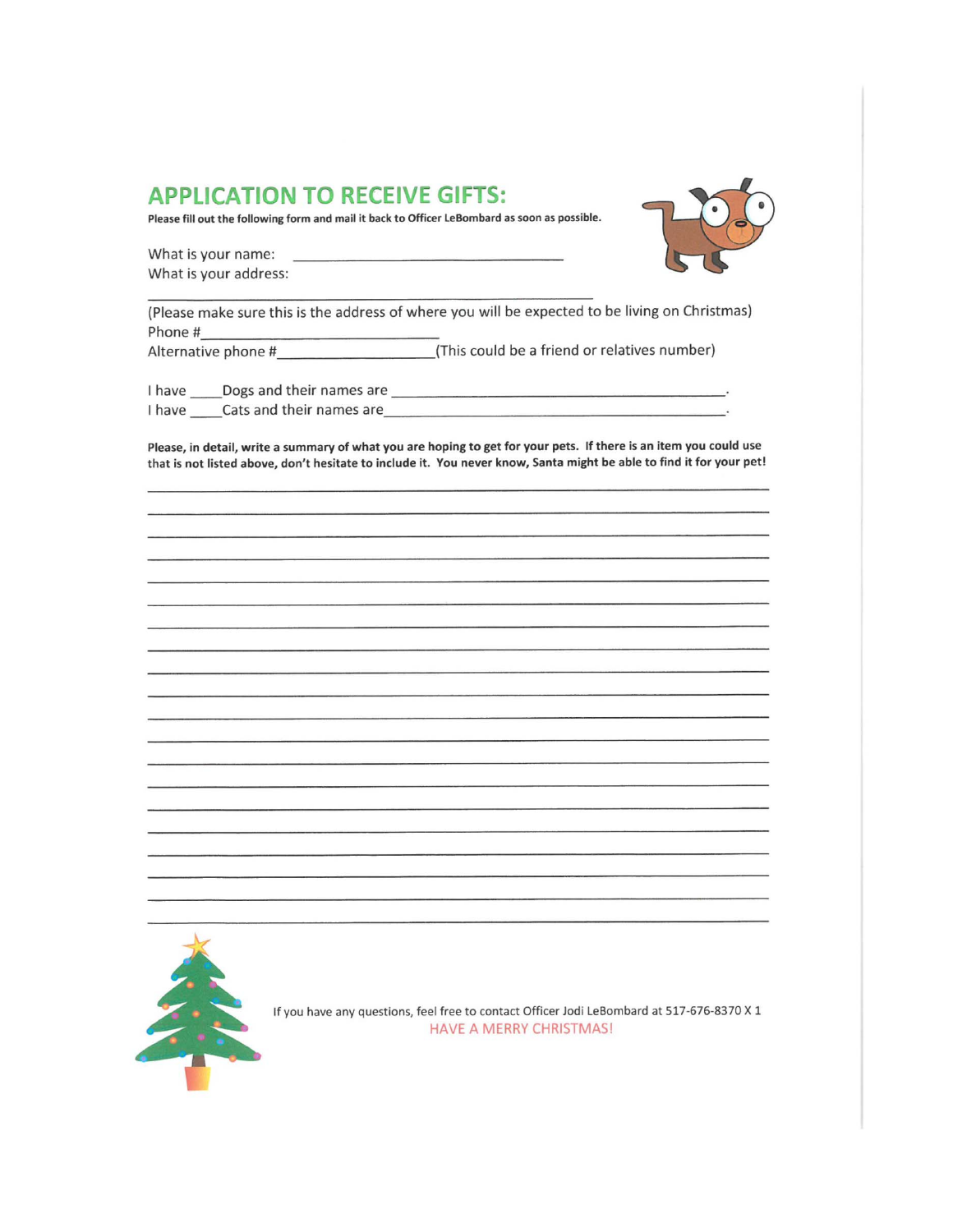<span id="page-9-0"></span>Ingham County Animal Control Quarterly report October – December, 2015

John Dinon began as Director of the Animal Control Department on October 21. John is an MSU Animal Science graduate and previously worked for the Humane Society of the United States, Toledo Area Humane Society and spent many years in animal management in zoos. ICAC also hired a new part time dispatcher (Dana Riekert) and part time animal care specialist (Shaina Cranson) in December.

Halloween was a busy holiday for ICAC. The annual Dog Trick or Treat event in Mason was a big success with around 50 dogs and their human chaperones visiting downtown businesses. The Zombie Prom fundraiser held at the University Club was another popular Halloween event. Around 100 children attended the Kid's Prom during the day and 200 adults haunted the evening prom. The events raised over \$9,500 for the ICAC Animal Care Fund.

Animal adoptions were strong during the 4<sup>th</sup> quarter of 2015 with 134 dogs and 330 cats adopted during this period. 18 animals were adopted during the annual ICAC Open House on November 21, despite heavy snow that day. The shelter's Holiday All Nighter adoption event (December 19-20) saw 55 animals go to thier forever homes.

ICAC provided a merry Christmas to 42 underprivileged dogs and cats this year. ACO Jodi LeBombard distributed donated pet supplies including food, toys, beds and dog houses to the pets of 13 Lansing families on Christmas Eve.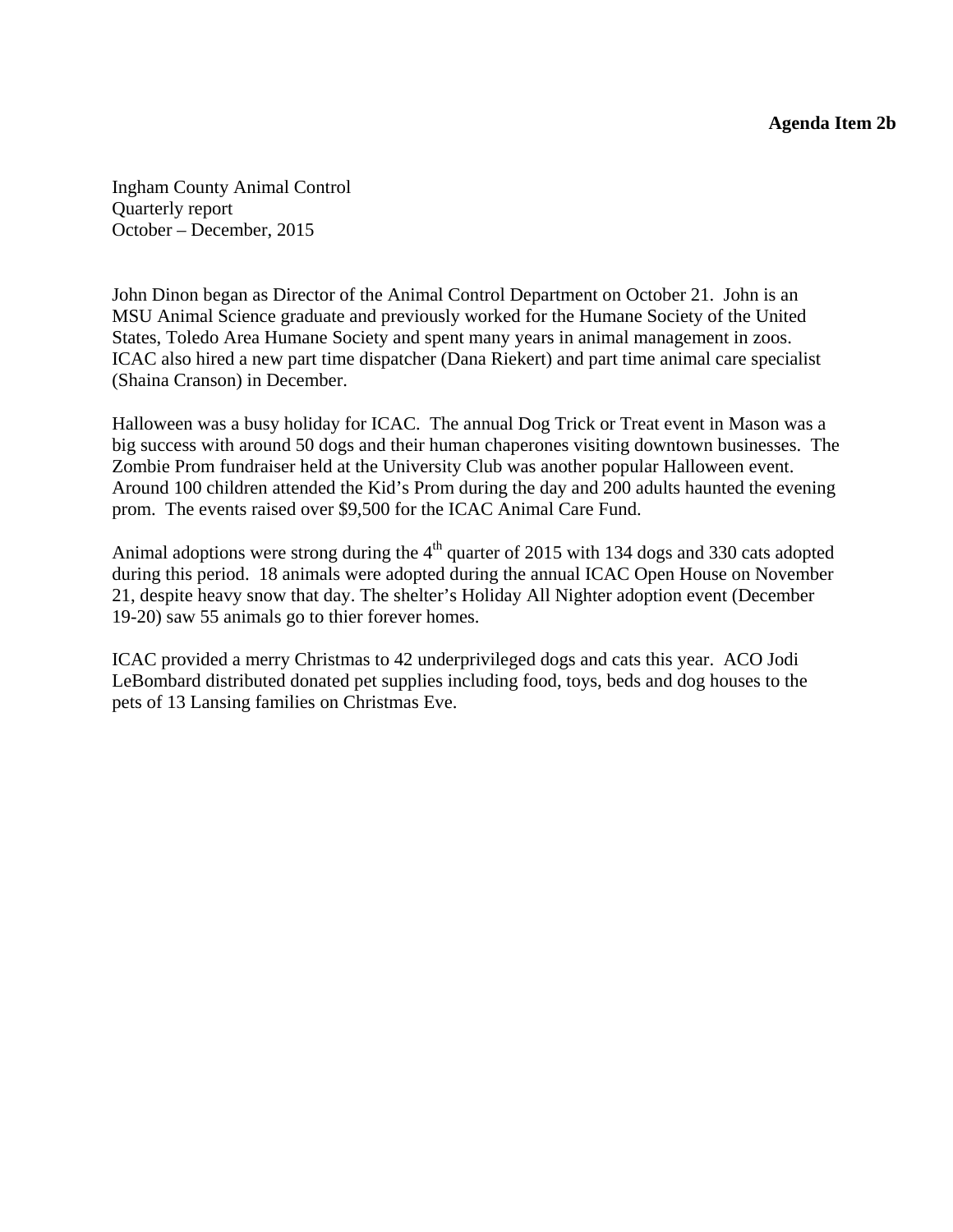|                    | <b>Ingham County Animal Control</b> |                |              |              |             |
|--------------------|-------------------------------------|----------------|--------------|--------------|-------------|
|                    | 4th Quarter 2015                    |                |              |              |             |
|                    |                                     |                |              |              |             |
|                    |                                     |                |              | 4th Quarter  |             |
| <b>Dogs</b>        | Oct                                 | Nov            | Dec          | <b>TOTAL</b> | 2015 TOTAL  |
|                    |                                     |                |              |              |             |
| stray              | 75                                  | 63             | 54           | 192 (65.8%)  | 899 (64.8%) |
| owner              |                                     |                |              |              |             |
| surrender          | 15                                  | 27             | 11           | 53 (18.2%)   | 225 (16.2%) |
| sieze/impound      | 16                                  | 11             | 5            | 32 (11.0%)   | 176 (12.7%) |
| other              | $\overline{2}$                      | 5              | 8            | 15 (5.1%)    | 87 (6.3%)   |
| <b>Total in</b>    | 108                                 | 106            | 78           | 292          | 1387        |
|                    |                                     |                |              |              |             |
| Live release       | 82                                  | 72             | 79           | 233 (72.6%)  | 960 (70.8%) |
| adopted            | 43                                  | 41             | 50           | 134 (41.7%)  | 424 (31.3%) |
| return to owner    | 30                                  | 29             | 24           | 83 (25.8%)   | 432 (31.9%) |
| transfers          | 9                                   | $\overline{2}$ | 5            | 16 (5.0%)    | 104 (7.7%)  |
| <b>Euthanized</b>  | 42                                  | 28             | 18           | 88 (27.4%)   | 395 (29.2%) |
| medical            | 6                                   | $\overline{2}$ | $\mathbf{1}$ | 9(2.8%)      | 39 (2.9%)   |
| behavior           | 31                                  | 24             | 17           | 72 (22.4%)   | 314 (23.2%) |
| space              | $\mathbf 0$                         | $\mathbf 0$    | $\mathbf 0$  | $0(0.0\%)$   | $0(0.0\%)$  |
| owner              |                                     |                |              |              |             |
| requested          | 5                                   | $\overline{2}$ | 0            | 7(2.2%)      | 42 (3.1%)   |
| <b>Total out</b>   | 124                                 | 100            | 97           | 321          | 1355        |
|                    |                                     |                |              |              |             |
|                    |                                     |                |              | 4th Quarter  |             |
| Cats               | Oct                                 | Nov            | <b>Dec</b>   | <b>TOTAL</b> | 2015 TOTAL  |
|                    |                                     |                |              |              |             |
| stray              | 69                                  | 52             | 38           | 159 (42.5%)  | 732 (48.0%) |
| owner<br>surrender | 113                                 | 29             | 42           | 184 (49.2&)  | 528 (34.6%) |
| sieze/impound      | 0                                   | $\overline{2}$ | 0            | 2(0.5%)      | 117 (7.7%)  |
| other              | 8                                   | 9              | 12           | 29 (7.8%)    | 148 (9.7%)  |
| <b>Total in</b>    | 190                                 | 92             | 92           | 374          | 1525        |
|                    |                                     |                |              |              |             |
|                    |                                     |                |              |              | 1029        |
| Live release       | 131                                 | 121            | 128          | 380 (76.8%)  | (72.0%)     |
| adopted            | 89                                  | 118            | 122          | 329 (66.5%)  | 893 (62.4%) |
| return to owner    | 6                                   | 3              | 6            | 15 (3.0%)    | 49 (3.4%)   |
| transfers          | 36                                  | $\pmb{0}$      | 0            | 36 (7.3%)    | 87 (6.0%)   |
| <b>Euthanized</b>  | 43                                  | 42             | 30           | 115 (23.2%)  | 401 (28.0%) |
| medical            | 22                                  | 33             | 17           | 72 (14.5%)   | 246 (17.2%) |
| behavior           | 20                                  | 6              | 12           | 38 (7.7%)    | 148 (10.3%) |
| space              | $\boldsymbol{0}$                    | $\pmb{0}$      | $\pmb{0}$    | $0(0.0\%)$   | $0(0.0\%)$  |
| owner              |                                     |                |              |              |             |
| requested          | $\mathbf{1}$                        | 3              | $\mathbf{1}$ | $5(1.0\%)$   | 7 (0.5%0    |
| <b>Total out</b>   | 174                                 | 163            | 158          | 495          | 1430        |
|                    |                                     |                |              |              |             |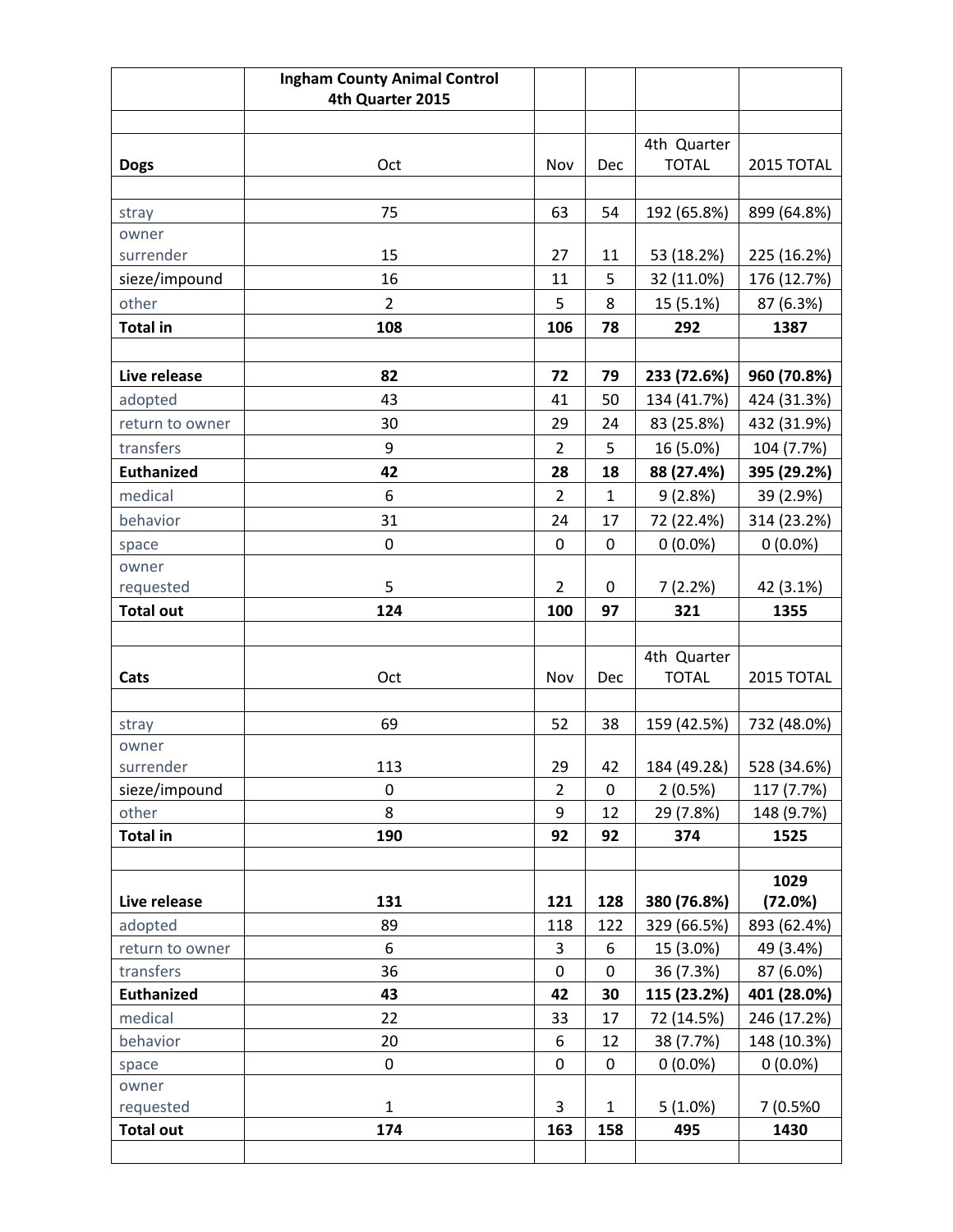| Ingham County Animal Control - 4th |                         |                              |                   |              |                       |
|------------------------------------|-------------------------|------------------------------|-------------------|--------------|-----------------------|
|                                    | Quarter 2015 (page two) |                              |                   |              |                       |
|                                    |                         |                              |                   |              |                       |
|                                    |                         |                              |                   | 4th Quarter  |                       |
| <b>Other Animals</b>               | Oct                     | Nov                          | Dec               | <b>TOTAL</b> | 2015 TOTAL            |
|                                    |                         |                              |                   |              |                       |
| stray                              | $\mathbf{1}$            | $\mathbf{1}$                 | 6                 | 8 (72.7%)    | 34 (61.8%)            |
| owner                              |                         |                              |                   |              |                       |
| surrender                          | $\boldsymbol{0}$        | 0                            | $\overline{2}$    | 2(18.2%)     | 12 (21.8%)            |
| sieze/impound                      | $\mathbf 0$             | 0                            | $\mathbf 0$       | $0(0.0\%)$   | 5(9.1%)               |
| other                              | $\boldsymbol{0}$        | 0                            | $\mathbf{1}$      | 1(9.1%)      | 4(7.3%)               |
| <b>Total in</b>                    | $\mathbf{1}$            | $\mathbf{1}$                 | 9                 | 11           | 55                    |
|                                    |                         |                              |                   |              |                       |
| Live release                       | $\overline{\mathbf{z}}$ | $\mathbf{1}$<br>$\mathbf{1}$ | 5<br>$\mathbf{1}$ | 13 (100%)    | 49 (86.0%)            |
| adopted                            | 3<br>0                  | 0                            | 4                 | 5(38.5%)     | 40 (70.1%)<br>5(8.8%) |
| return to owner                    |                         | 0                            | $\mathbf 0$       | 4 (30.8%)    |                       |
| transfers<br><b>Euthanized</b>     | 4                       |                              | $\mathbf 0$       | 4 (30.8%)    | $4(7.0\%)$            |
|                                    | $\pmb{0}$               | 0<br>0                       | $\mathbf 0$       | $0(0.0\%)$   | 8 (14.0%)             |
| medical                            | $\boldsymbol{0}$        |                              | $\mathbf 0$       | $0(0.0\%)$   | 3(5.3%)               |
| behavior                           | $\pmb{0}$               | 0<br>0                       | $\mathbf 0$       | $0(0.0\%)$   | 5(8.8%)               |
| space<br>owner                     | $\boldsymbol{0}$        |                              |                   | $0(0.0\%)$   | $0(0.0\%)$            |
| requested                          | $\pmb{0}$               | $\pmb{0}$                    | $\mathbf 0$       | $0(0.0\%)$   | $0(0.0\%)$            |
| <b>Total out</b>                   | 7                       | $\mathbf{1}$                 | 5                 | 13           | 57                    |
|                                    |                         |                              |                   |              |                       |
|                                    |                         | $15 -$                       | $15 -$            | 4th Quarter  |                       |
| <b>All Animals</b>                 | 15-Oct                  | Nov                          | Dec               | <b>TOTAL</b> | 2015 TOTAL            |
|                                    |                         |                              |                   |              |                       |
|                                    |                         |                              |                   |              | 1665                  |
| stray                              | 145                     | 116                          | 98                | 359 (53.9%)  | (56.1%)               |
| owner                              |                         |                              |                   |              |                       |
| surrender                          | 128                     | 56                           | 55                | 239 (35.3%)  | 765 (25.8%)           |
| sieze/impound                      | 16                      | 13                           | 5                 | 34 (5.0%)    | 298 (10.0%)           |
| other                              | 10                      | 14                           | 21                | 45 (6.6%)    | 239 (9.9%)            |
| <b>Total in</b>                    | 299                     | 199                          | 179               | 677          | 2967                  |
|                                    |                         |                              |                   |              |                       |
|                                    |                         |                              |                   |              | 2038                  |
| Live release                       | 220                     | 194                          | 207               | 621 (75.4%)  | (71.7%)               |
| adopted                            | 135                     | 160                          | 173               | 468 (56.8%)  | 1357<br>(47.7%)       |
| return to owner                    | 36                      | 32                           | 34                | 102 (12.4%)  | 486 (17.1%)           |
| transfers                          | 49                      | $\overline{2}$               | 5                 | 56 (6.8%)    | 195 (6.9%)            |
| <b>Euthanized</b>                  | 85                      | 70                           | 48                | 203 (24.6%)  | 804 (28.3%)           |
| medical                            | 28                      | 35                           | 18                | 81 (9.8%)    | 288 (10.1%)           |
| behavior                           | 51                      | 30                           | 29                | 110 (13.3%)  | 467 (16.4%)           |
| space                              | $\pmb{0}$               | $\mathbf 0$                  | 0                 | $0(0.0\%)$   | $0(0.0\%)$            |
| owner                              |                         |                              |                   |              |                       |
| requested                          | 6                       | 5                            | $\mathbf{1}$      | 12 (1.5%)    | 49 (1.7%)             |
| <b>Total out</b>                   | 305                     | 264                          | 255               | 824          | 2842                  |
|                                    |                         |                              |                   |              |                       |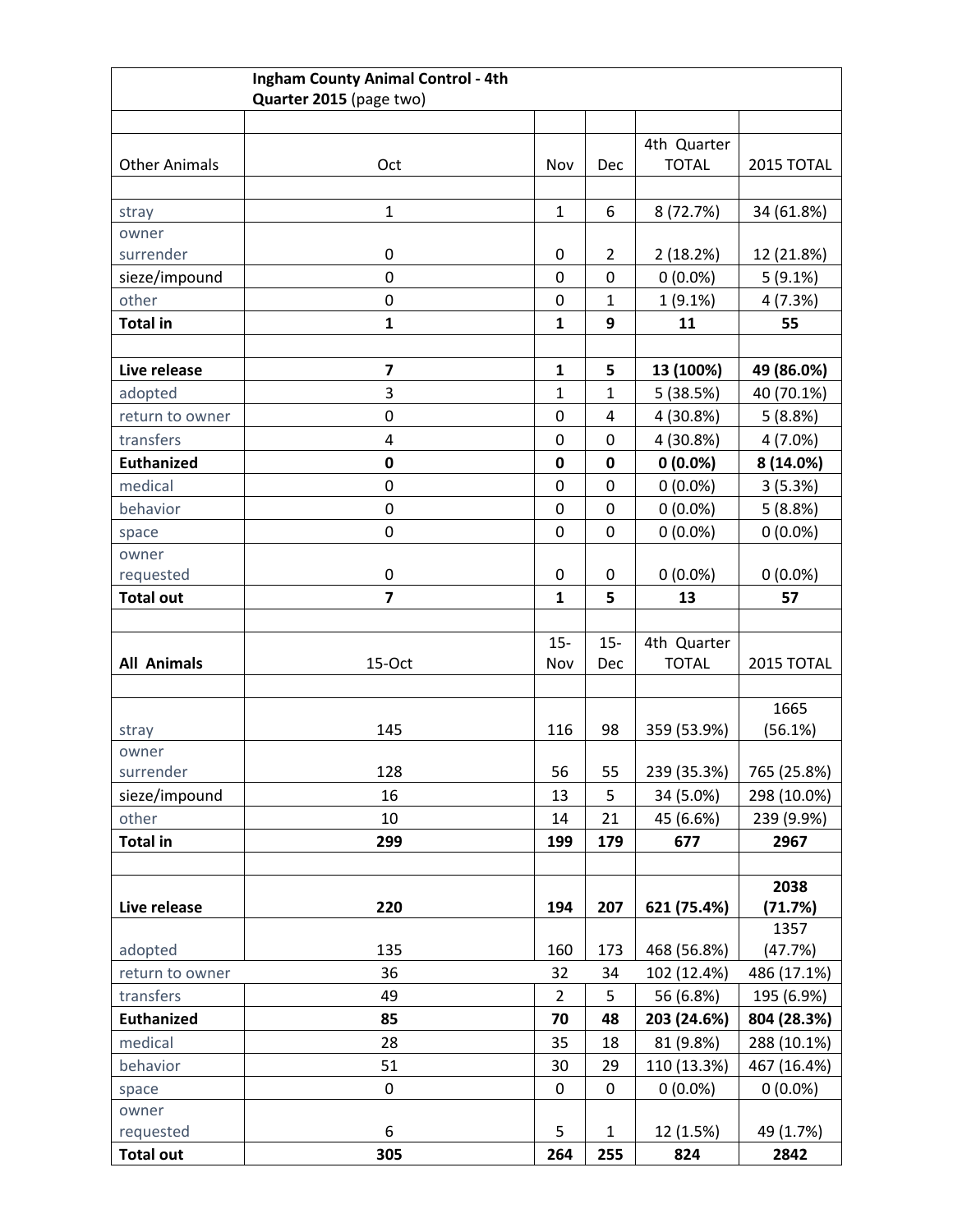#### **Agenda Item 2c**

### **INGHAM COUNTY ANIMAL CONTROL MEMORANDUM**

<span id="page-12-0"></span>

| TO:   | Finance and Law & Courts Committees                  |
|-------|------------------------------------------------------|
| FROM: | John Dinon, Director                                 |
| DATE: | 11 Jan 2016                                          |
| CC:   | John Neilsen, Chief Deputy Controller                |
| RE:   | Request to Accept the Two Seven Oh, Inc. Grant No. 4 |

The Ingham County Animal Control Department (ICAC) has been engaged with Two Seven Oh Inc. since 2014 in reference to advancing the Senior Pets for Senior People (SP2) program. SP2 has been highly engaged within the community providing for senior animal adoptions and animal welfare outreach services.

Two Seven Oh Inc. has provided for Grants #1, 2 and 3 in 2014 and 2015 which in turn provided funding for the advancement of the overall program. Grant #4 is a continuation for the SP2 program and will provide funds to have outside laboratories analyze blood samples from potentially adoptable dogs and cats. These diagnostic services should increase the number of senior animals we can put up for adoption and improve the information about the animals provided to adopters. The grant will increase the number of animals on whom we will analyze blood and will pay for analysis that would have otherwise come from other areas of the budget.

This grant is worth \$3,144.00, has no matching requirements, and will be paid on a reimbursable basis. The Department has the initial funding available in the operating budget to cover the initial purchase cost until funds are received.

The results of this potential action would be improved services to the citizens, a higher level of animal care, a reduction in costs related to the care of animals at the shelter and a reduction in the euthanasia of treatable, adoptable animals, all of which contribute to the Quality of Life aspect of the strategic vision and plan implemented by the Board of Commissioners.

I thank you for your consideration regarding this matter.